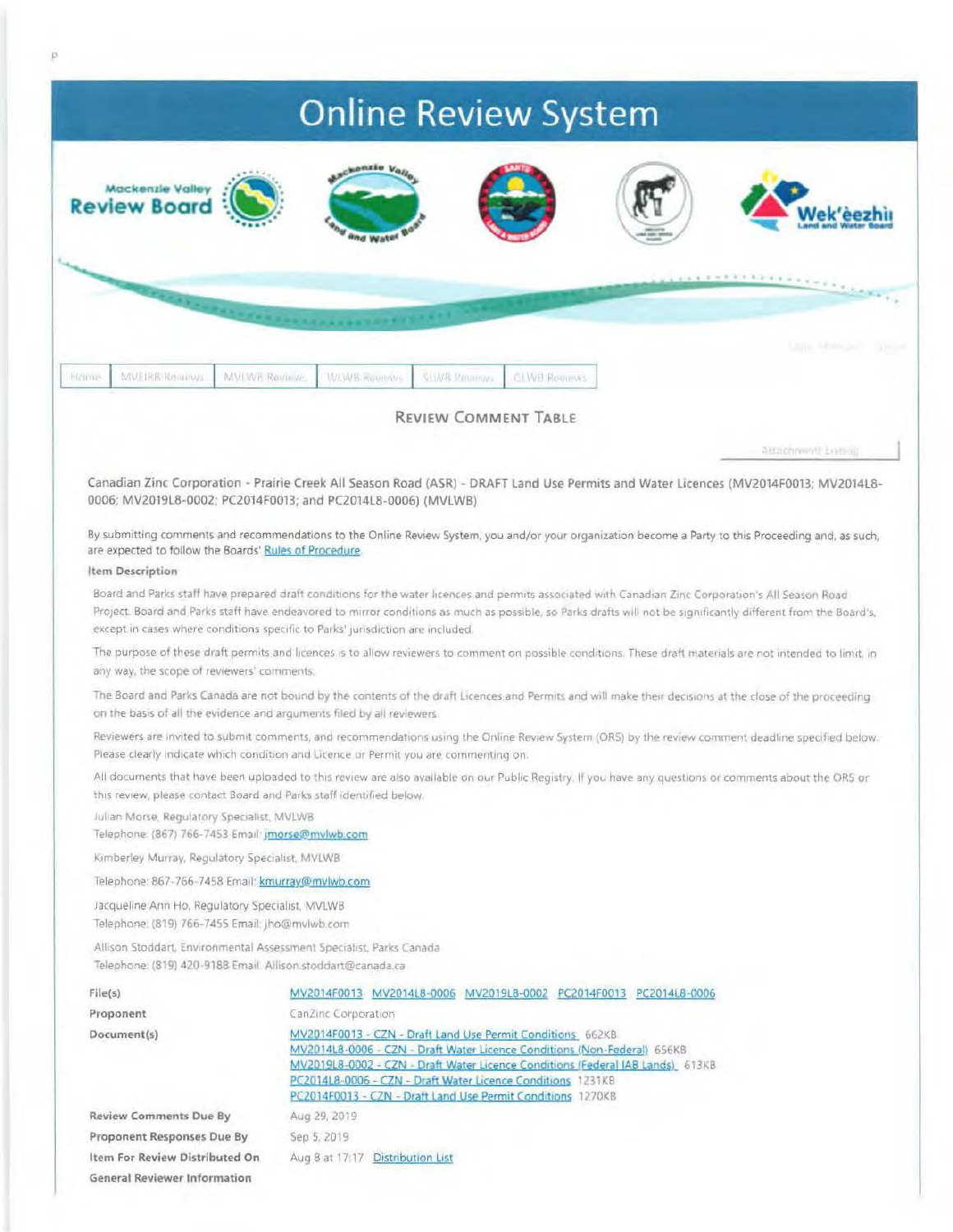This review item has also been distributed by fax to Fort Simpson Métis Local #52 Marie Lafferty President (867)695-2040.

**Contact Information** 

Jacqueline Ho 867-766-7455 Jen Potten 867-766-7468 Julian Morse 867-766-7453 Kim Murray (867) 766-7458

Work Offline

View Offline

Download empty Excel comment table

View all comments - Print friendly